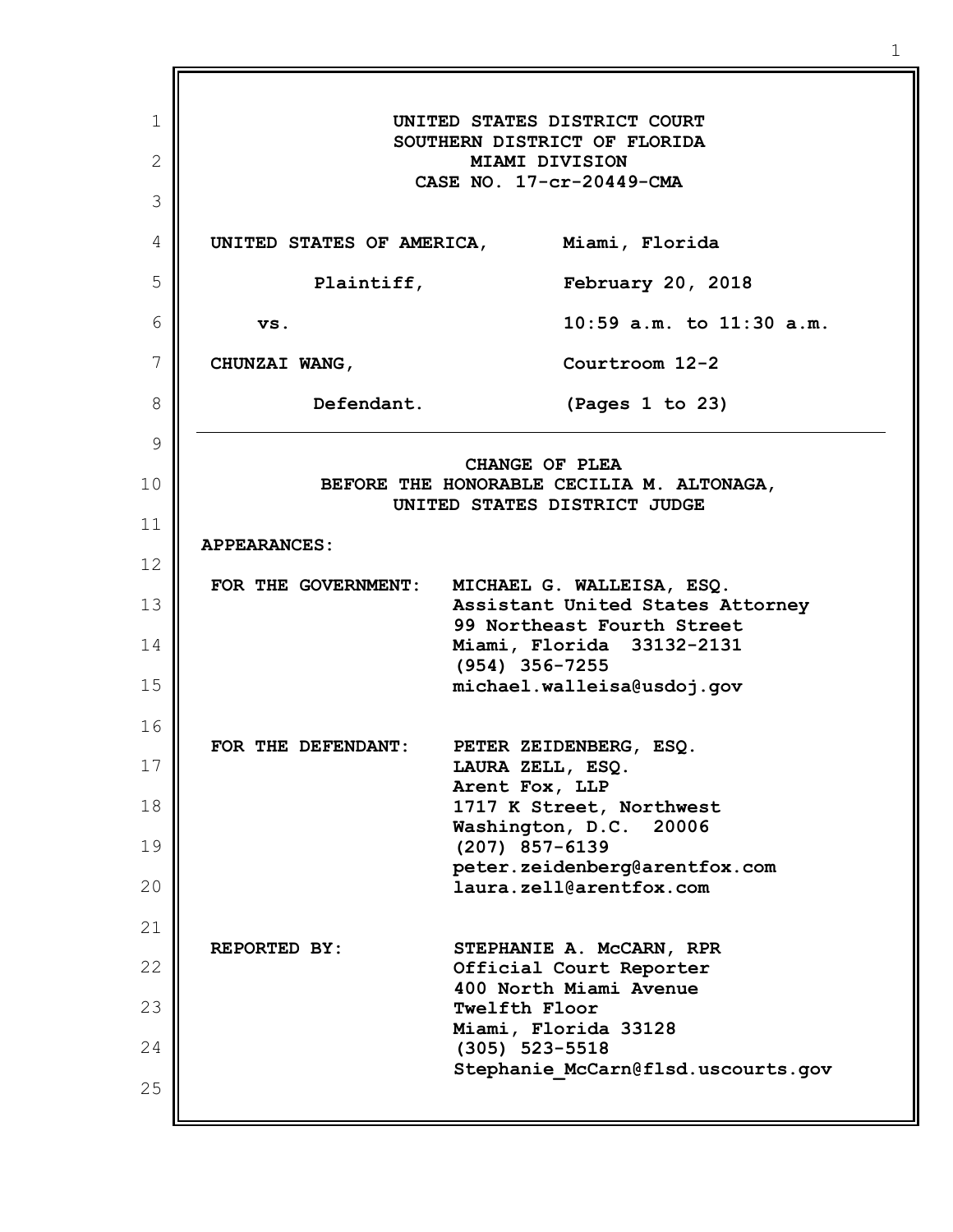| $\mathbf 1$    |                               | I N D E X            |               |                    |
|----------------|-------------------------------|----------------------|---------------|--------------------|
| $\sqrt{2}$     |                               | <b>WITNESSES</b>     |               |                    |
| 3              |                               |                      |               |                    |
| $\overline{4}$ | WITNESSES FOR THE GOVERNMENT: |                      |               | Page               |
| 5              |                               |                      |               |                    |
| $\sqrt{6}$     |                               |                      |               |                    |
| $\overline{7}$ | WITNESSES FOR THE DEFENDANT:  |                      |               | Page               |
| $\,8\,$        |                               |                      |               |                    |
| $\mathsf 9$    | EXHIBITS IN EVIDENCE          | PRE                  | <b>MARKED</b> | <b>ADMITTED</b>    |
| $10$           | Government's Exhibit No.      |                      |               |                    |
| 11             | Defendant's Exhibit No.       |                      |               |                    |
| 12             |                               |                      |               |                    |
| 13             |                               |                      |               |                    |
| 14             |                               |                      |               |                    |
| 15             |                               |                      |               |                    |
| 16             |                               |                      |               |                    |
| $17$           |                               | <b>MISCELLANEOUS</b> |               |                    |
| $18\,$         |                               |                      |               | Page               |
| 19             | Court Reporter's Certificate  |                      |               | $\mathbf{3}$<br>23 |
| 20             |                               |                      |               |                    |
| 21             |                               |                      |               |                    |
| 22             |                               |                      |               |                    |
| 23             |                               |                      |               |                    |
| 24             |                               |                      |               |                    |
| 25             |                               |                      |               |                    |
|                |                               |                      |               |                    |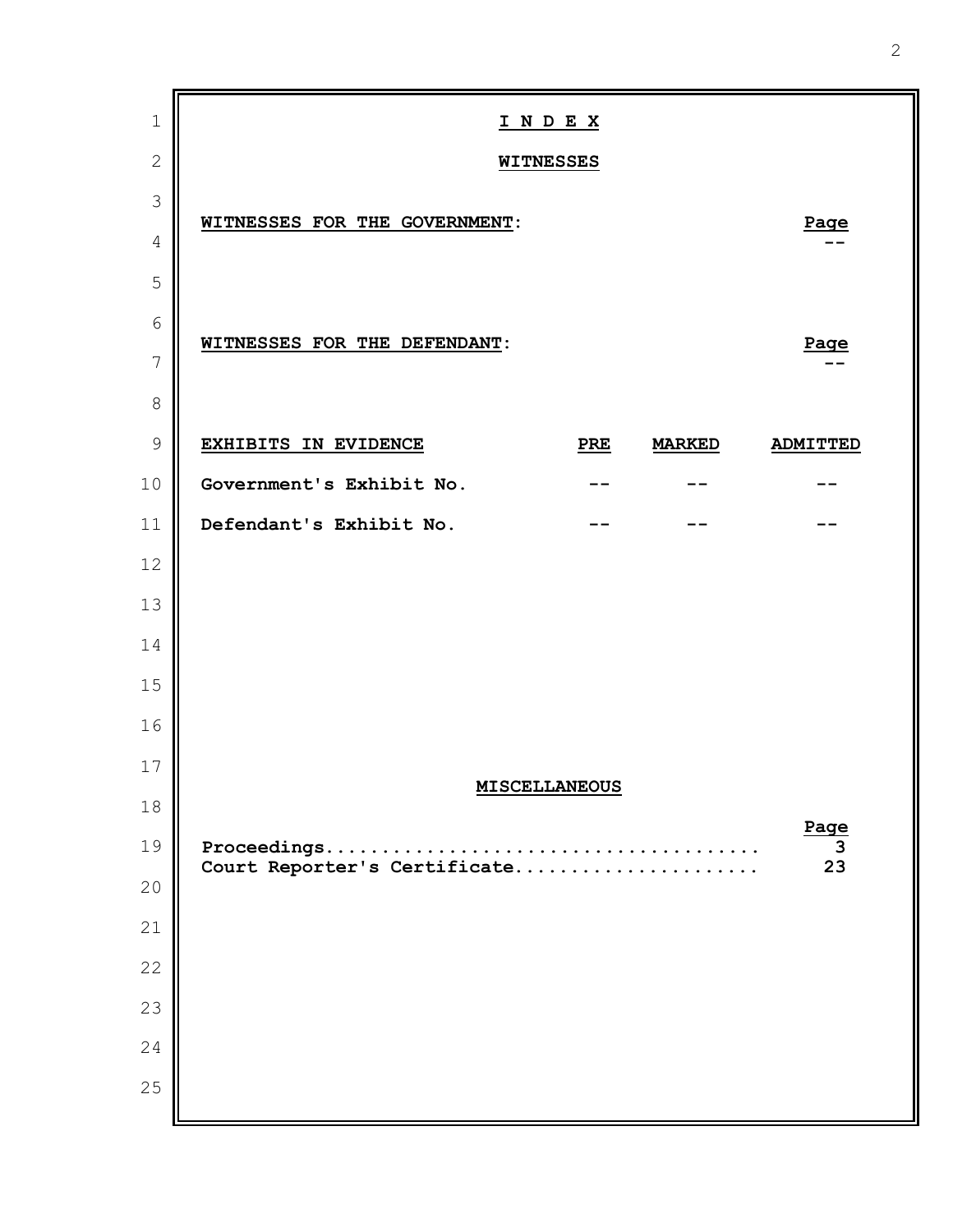| 1           | (The following proceedings were held at 10:59 a.m.)             |
|-------------|-----------------------------------------------------------------|
| 2           | THE COURT: Good morning. United States and                      |
| 3           | Chunzai Wang.                                                   |
| 4           | Counsel, please state your appearances.                         |
| 5           | MR. WALLEISA: Good morning, Your Honor, Mike Walleisa           |
| 6           | on behalf of the United States. And seated with me at counsel   |
| 7           | table is Special Agent Andrew Lieberman of the Department of    |
| 8           | Commerce, Special Agent Greg Sebben of the Department of        |
| $\mathsf 9$ | Commerce. Also present in the courtroom, Your Honor, is         |
| 10          | Special Agent in charge, George Lee, of the Department of       |
| 11          | Commerce, Special Agent Kieran Mulryan from the Federal Bureau  |
| 12          | of Investigation and Special Agent Josh Hatton from the Federal |
| 13          | Bureau of Investigation.                                        |
| 14          | And I've given the court reporter their names.                  |
| 15          | THE COURT:<br>Thank you.                                        |
| 16          | Defense.                                                        |
| 17          | MR. ZEIDENBERG: Good morning, Your Honor,                       |
| 18          | Peter Zeidenberg and Laura Zell on behalf of Mr. Chunzai Wang,  |
| 19          | who is present.                                                 |
| 20          | THE COURT: Is there a written plea agreement?                   |
| 21          | MR. WALLEISA: Yes, Your Honor, there is.                        |
| 22          | May I approach?                                                 |
| 23          | THE COURT: Please.                                              |
| 24          | Mr. Wang, good morning.                                         |
| 25          | THE DEFENDANT: Good morning, Honor.                             |
|             |                                                                 |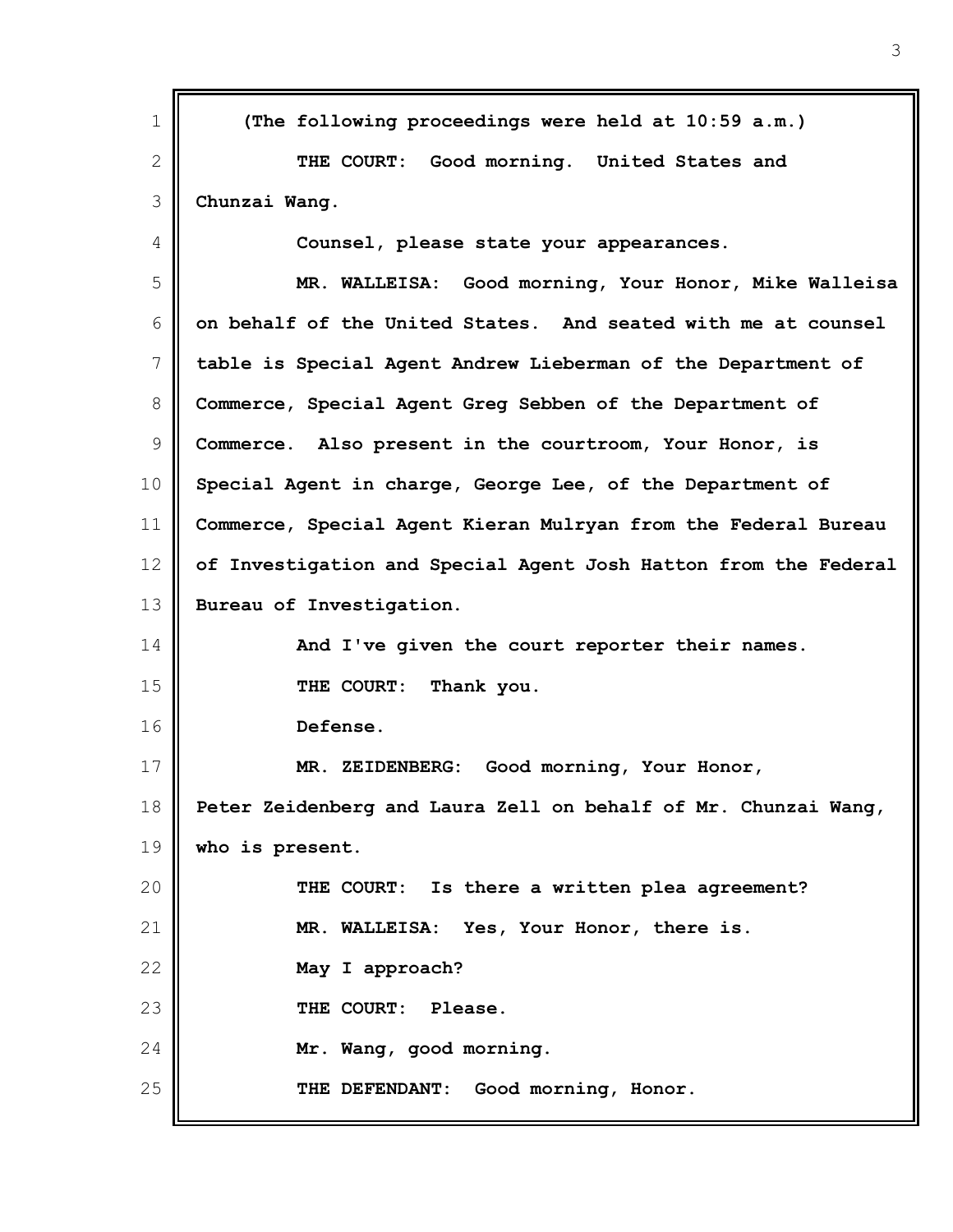| $1\,$          | THE COURT: Please raise your right hand.                        |
|----------------|-----------------------------------------------------------------|
| $\mathbf{2}$   | (The Defendant was sworn.)                                      |
| 3              | THE DEFENDANT:<br>Yes.                                          |
| 4              | THE COURT: Please be seated.                                    |
| 5              | Mr. Wang, I'm going to be asking you some questions             |
| 6              | this morning in order to accept your change in plea from a plea |
| $\overline{7}$ | of not guilty to a plea of guilty to Count 6 of the indictment. |
| 8              | If at any time you do not understand any of my questions,       |
| 9              | please let me know, and I will try to clarify the question for  |
| 10             | you. Also, if at any time you would like to speak with your     |
| 11             | attorneys and consult with them off the record, let me know     |
| 12             | that, and we will pause to give you an opportunity to do so.    |
| 13             | And last, please note that you are under oath. All of           |
| 14             | your answers to my questions must be truthful. If they are      |
| 15             | not, you may be subjecting yourself to charges of perjury.      |
| 16             | And do you understand these instructions?                       |
| 17             | THE DEFENDANT: Yes, I understand.                               |
| 18             | THE COURT: Please state your full name.                         |
| 19             | THE DEFENDANT: Chunzai Wang.                                    |
| 20             | THE COURT: You may be seated.                                   |
| 21             | THE DEFENDANT:<br>Okay.                                         |
| 22             | THE COURT: How old are you?                                     |
| 23             | THE DEFENDANT: Fifty-six.                                       |
| 24             | THE COURT: How far did you go in school?                        |
| 25             | THE DEFENDANT: I had -- I had my Ph.D. degree and --            |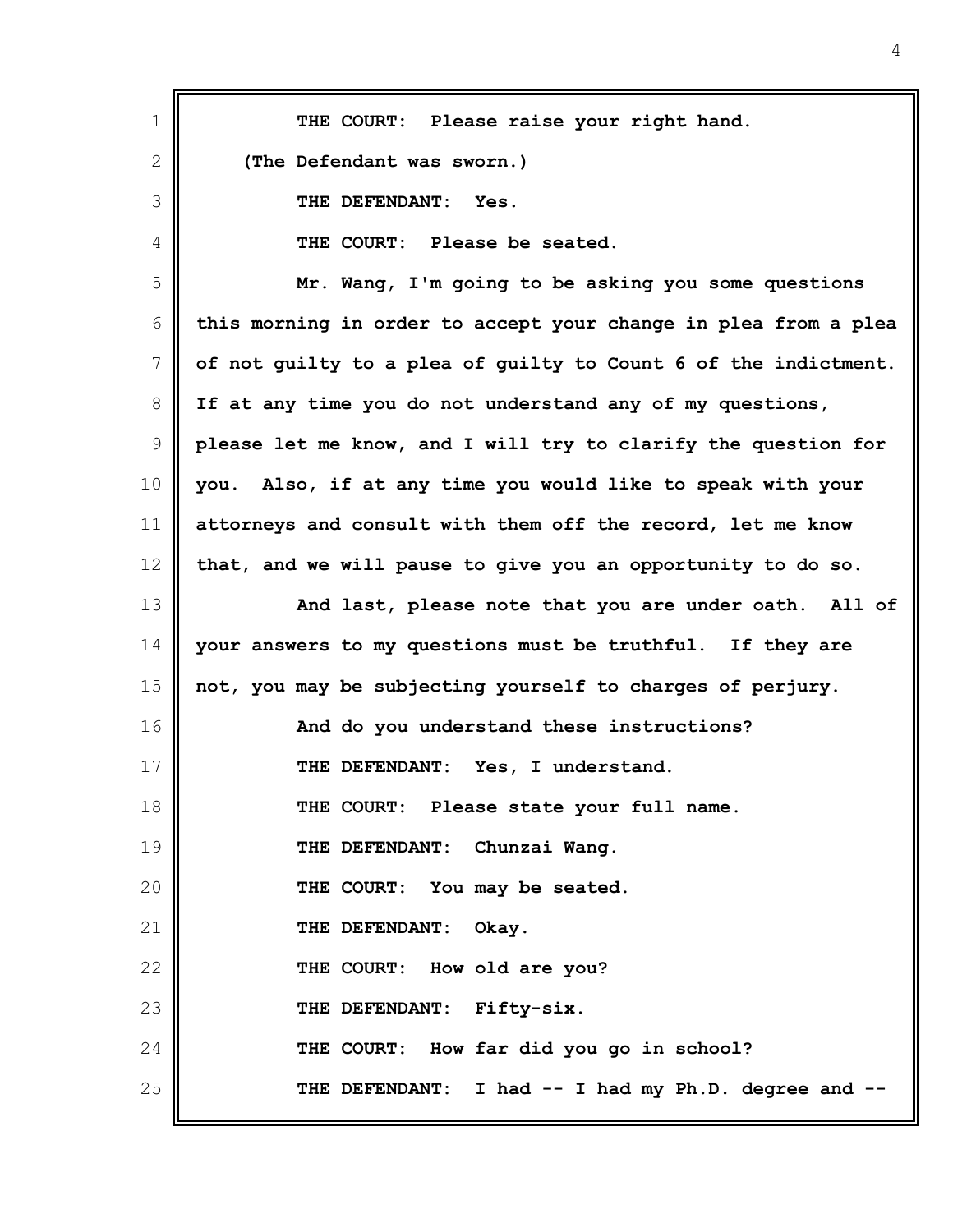1 2 3 4 5 6 7 8 9 10 11 12 13 14 15 16 17 18 19 20 21 22 23 24 25 **in University of South Florida. THE COURT: You have a Ph.D.? THE DEFENDANT: Um-hmm. THE COURT: What country are you a citizen of? THE DEFENDANT: U.S.A. citizen. American citizen, yeah. THE COURT: Have you ever been treated for a mental illness or for an addiction to narcotic drugs? THE DEFENDANT: No. THE COURT: Have you taken any drugs or alcohol in the last 48 hours? THE DEFENDANT: No. THE COURT: Do you believe that you have any mental or physical condition or illness that prevents you from understanding what's happening here in court this morning? THE DEFENDANT: No. THE COURT: Mr. Zeidenberg, in your opinion, is your client competent to enter a guilty plea? MR. ZEIDENBERG: He is, Your Honor. THE COURT: Mr. Wang, prior to today, did you receive a copy of the indictment containing the written charges against you in this case? THE DEFENDANT: Yes, Honor. THE COURT: Have you fully discussed the indictment and your case in general with Mr. Zeidenberg and Ms. Zell as**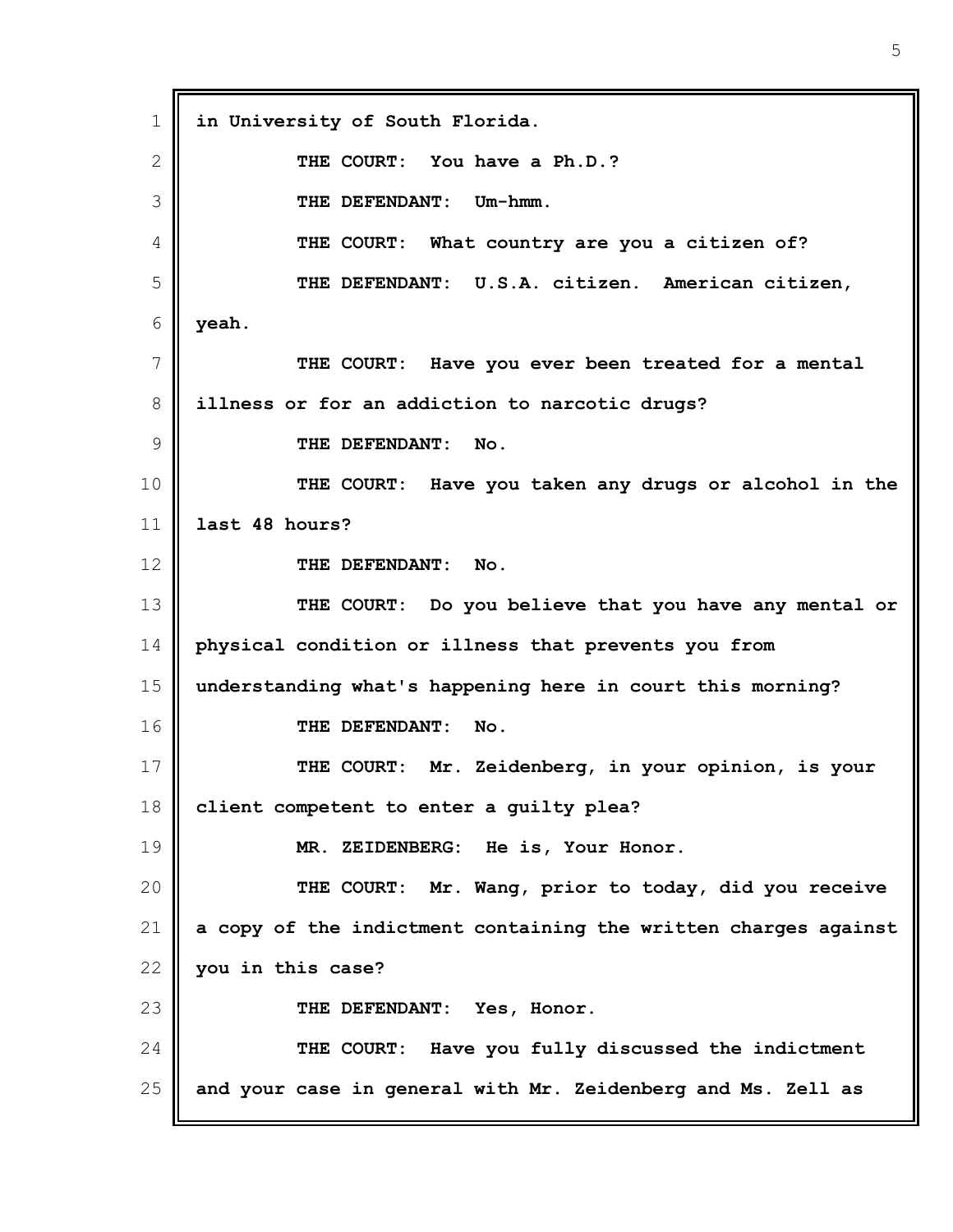1 2 3 4 5 6 7 8 9 10 11 12 13 14 15 16 17 18 19 20 21 22 23 24 25 **your attorneys? THE DEFENDANT: Yes. THE COURT: And are you fully satisfied with the counsel, the representation and the advice that you have received from your attorneys? THE DEFENDANT: Yes. THE COURT: So this morning you plead guilty to a charge of being an employee of a bureau of the United States Department of Commerce, within the executive branch of the U.S. Government, and knowingly and willfully receiving a salary and contribution to and supplementation of salary as compensation for your services as an employee from a source other than the Government of the United States; that is, from the People's Republic of China, Changjiang Scholars Program, in violation of 18 U.S. Code, Sections 209(a) and 216(a)(2). Do you understand the charge? THE DEFENDANT: Yes, I do. THE COURT: And, Mr. Walleisa, could you please set forth the elements of that offense? MR. WALLEISA: Yes, Your Honor. In order for the Defendant to be convicted of Count 6 of the indictment, the Government would have to prove beyond a reasonable doubt, first, that a non-Governmental party, second, made a contribution or supplementation to, third, the salary of an executive branch official or an employee of a department or**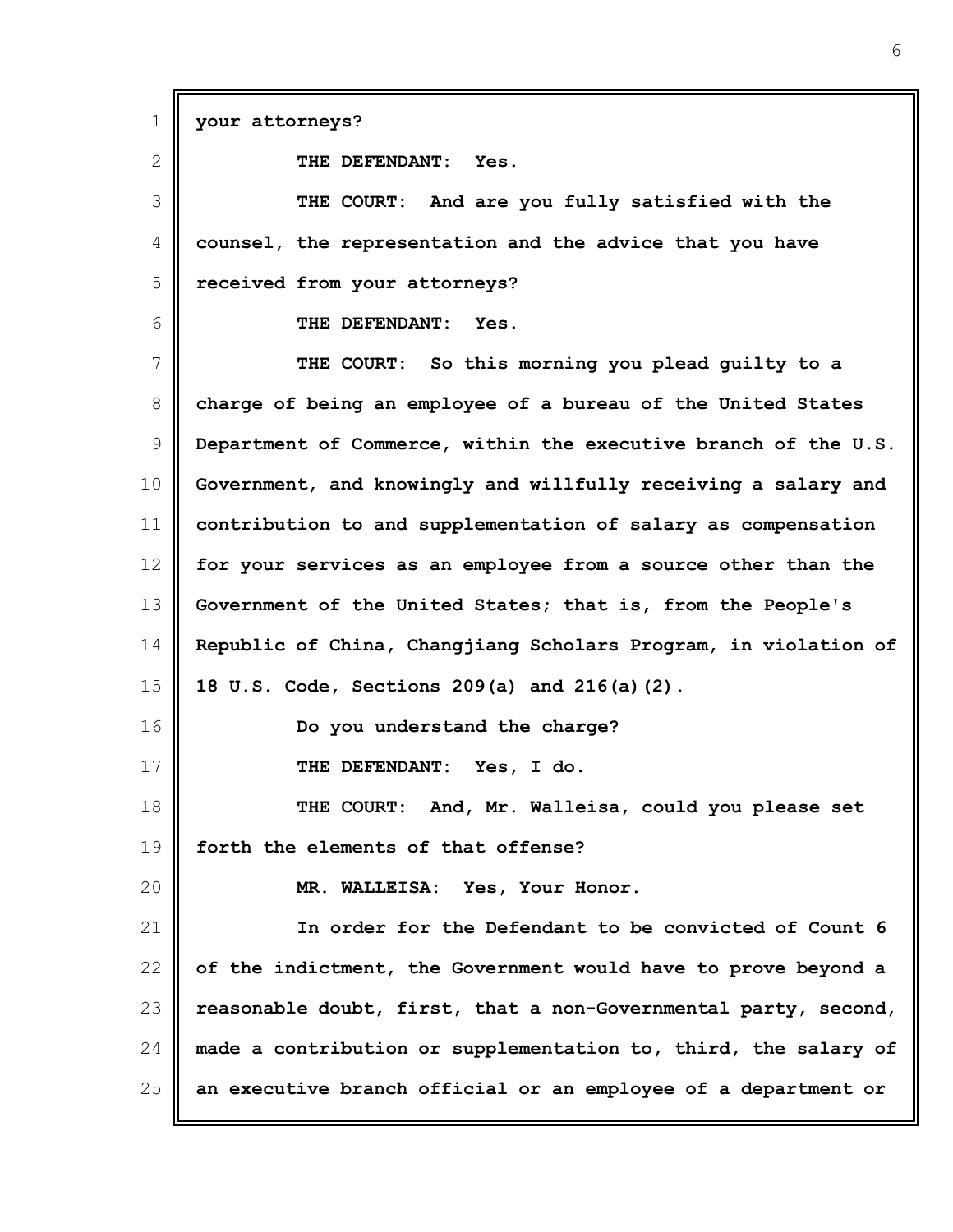| $\mathbf 1$    | agency thereof and, fourth, that salary or supplementation was  |
|----------------|-----------------------------------------------------------------|
| $\mathbf{2}$   | as compensation for his services as an officer or employee of   |
| 3              | the executive branch or a department or agency thereof.         |
| 4              | THE COURT: Thank you.                                           |
| 5              | Mr. Zeidenberg, do you agree that that's an accurate            |
| 6              | statement of the elements?                                      |
| $\overline{7}$ | MR. ZEIDENBERG: Yes, I do, Your Honor.                          |
| 8              | THE COURT: And would you please state the steps you             |
| $\mathsf 9$    | have taken to familiarize Mr. Wang with the charges against     |
| 10             | him, the Government's evidence, his defenses, his right to      |
| 11             | proceed to trial, and the consequences of a guilty plea.        |
| 12             | MR. ZEIDENBERG: Your Honor, for the last four months            |
| 13             | or so, we have been in almost daily contact with Mr. Wang. Ah,  |
| 14             | he has all of his discovery. In fact, he has helped us          |
| 15             | extensively prepare for what we thought was going to be a trial |
| 16             | starting today. We have gone through all of the allegations,    |
| 17             | all of the defenses. We've spoken extensively about the         |
| 18             | possible penalties if there was a conviction. We talked about   |
| 19             | the possible benefits if $-$ with a plea such as the one that's |
| 20             | being proffered by the Court -- I mean by the Government,       |
| 21             | excuse me. And I am -- there's no doubt in my mind that         |
| 22             | Mr. Wang is making an informed and intelligent decision.        |
| 23             | Thank you.<br>THE COURT:                                        |
| 24             | And, Mr. Wang, do you agree with the summary that your          |
| 25             | attorney has just provided me?                                  |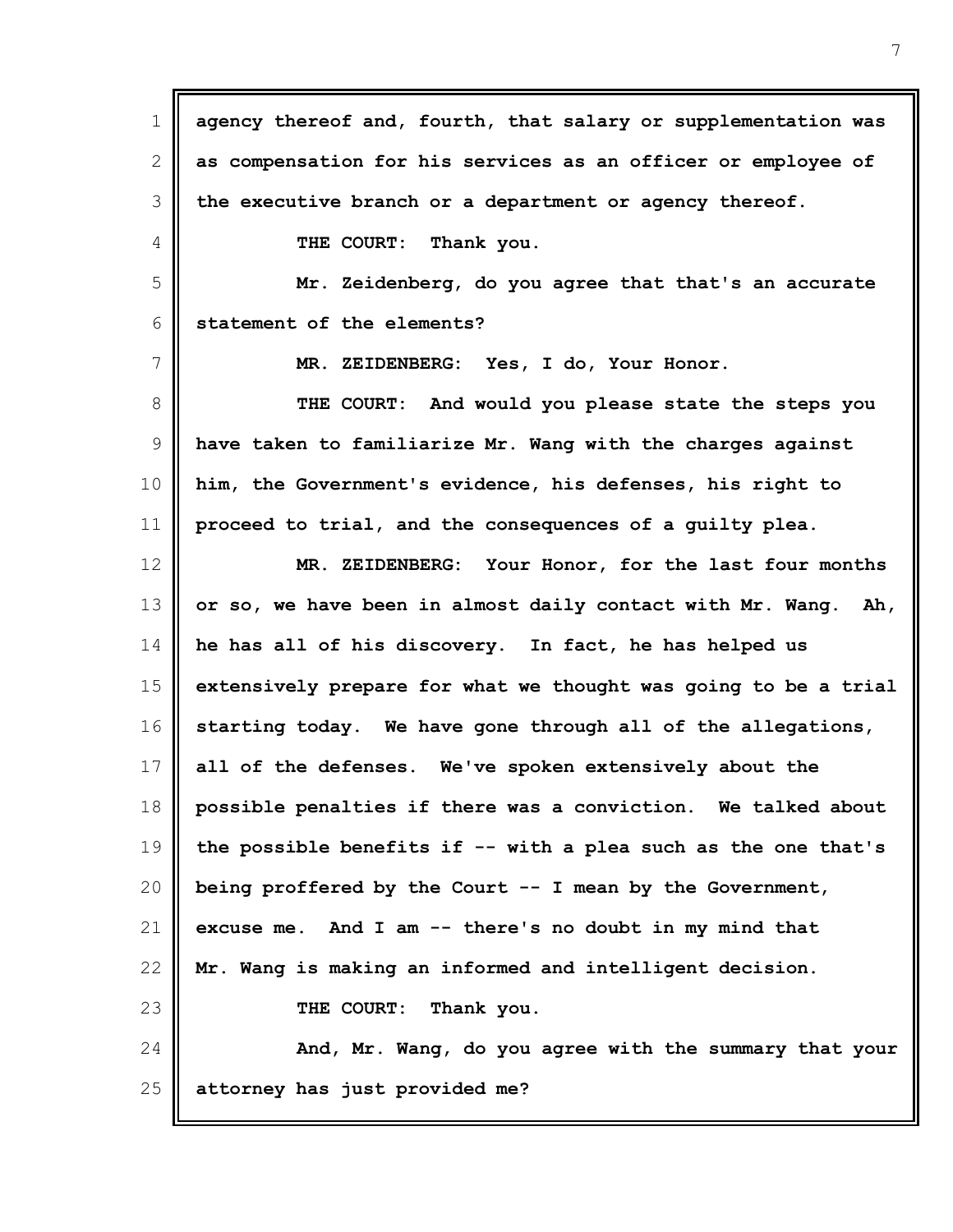1 2 3 4 5 6 7 8 9 10 11 12 13 14 15 16 17 18 19 20 21 22 23 24 25 **THE DEFENDANT: Yes, Honor. THE COURT: Mr. Wang, do you have in front of you a copy of your written plea agreement? THE DEFENDANT: Yeah. THE COURT: I have what appears to be the original. It shows me your signature on Page 5 with today's date. Did you have the opportunity of reading this and discussing it fully with your attorneys before you signed it? THE DEFENDANT: Yes. Yes, I did again. THE COURT: I'm going to be going over some parts of the agreement with you at this time. I won't be reading it in full. THE DEFENDANT: Uh-huh. THE COURT: But I do want to assure myself that you understand it and that your plea is voluntary. So let me begin by addressing the subject of Paragraph 3, which is sentencing, and put that into my own words. After I accept your plea of guilty here this morning, I'm going to be asking the Court's probation office to prepare what is known as a presentence investigation report. No? MR. ZEIDENBERG: No. As a matter of fact -- well, of course, Your Honor can do -- is not a party, of course, and can do whatever. I just want to note this is an unusual plea agreement in that the parties have agreed that we would waive a**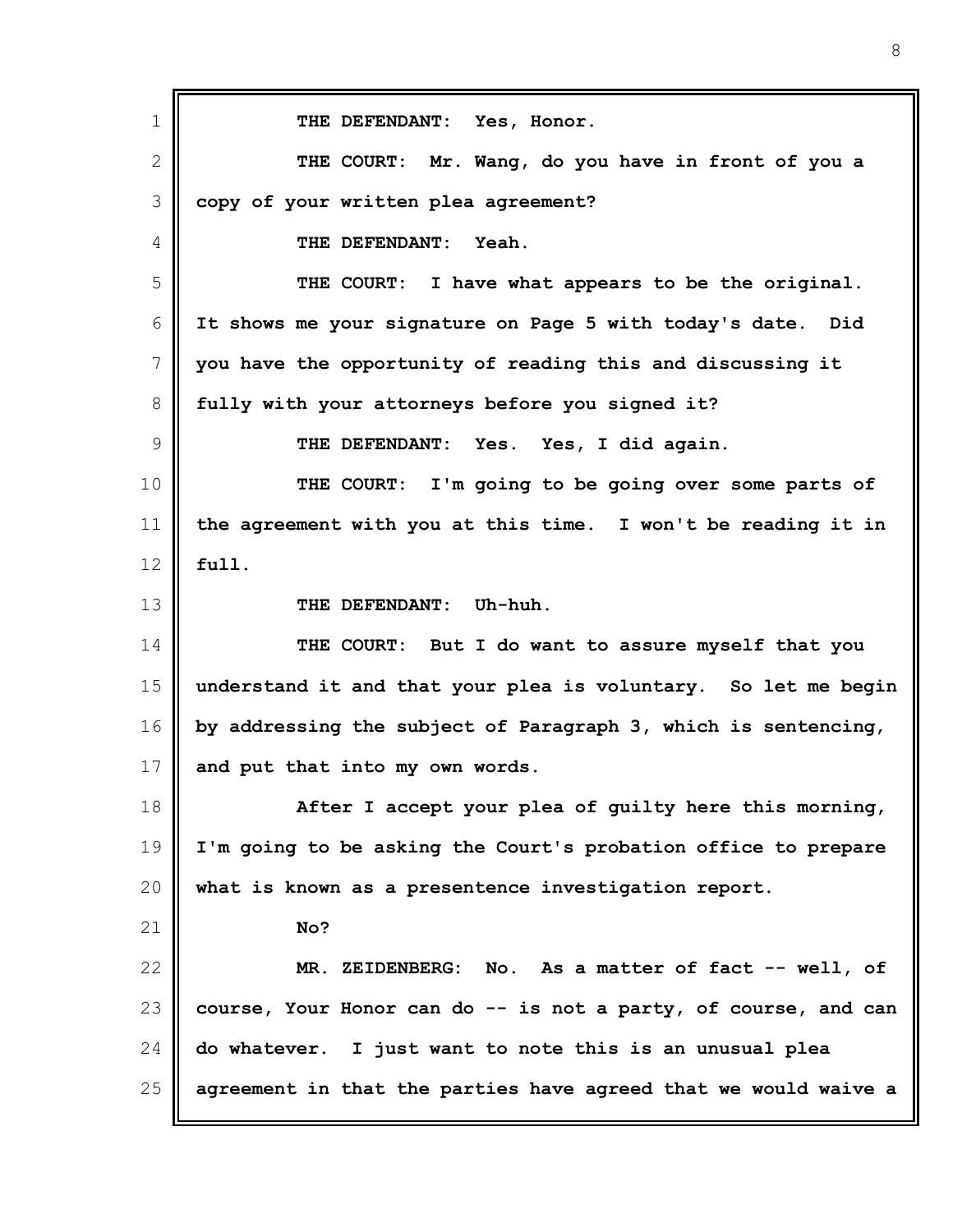| $\mathbf 1$    | PSI and ask for an imposition of sentence today with the        |
|----------------|-----------------------------------------------------------------|
| $\mathbf{2}$   | Court's -- provided the Court agrees. But that -- that is what  |
| 3              | we have, the parties have discussed and agreed to. That's what  |
| 4              | the Government's recommended, that's what the Defense is        |
| 5              | recommending.                                                   |
| 6              | THE COURT: Well, then Paragraph 3 is not applicable,            |
| $\overline{7}$ | correct?                                                        |
| 8              | MR. WALLEISA: Judge, it was modified. It says --                |
| 9              | THE COURT: It's modified in Paragraph 8, correct?               |
| 10             | MR. WALLEISA: It is, Your Honor. But Paragraph 3 was            |
| 11             | modified, too, to take out that the Court will order a          |
| 12             | presentence investigation report. It says the Court will        |
| 13             | consider the sentencing guidelines. We have set forth the       |
| 14             | guidelines in the plea agreement so.                            |
| 15             | THE COURT: So the Government and the Defendant are              |
| 16             | waiving the presentence investigation report, and you're asking |
| 17             | that I do the same?                                             |
| 18             | MR. WALLEISA: Yes, Your Honor. And under the rules,             |
| 19             | Your Honor, you may do that if the Court has sufficient         |
| 20             | information to impose sentence in this matter, and we're        |
| 21             | prepared to advise the Court.                                   |
| 22             | THE COURT: All right. Well, thank you.                          |
| 23             | So moving on, Mr. Wang, Paragraph 4 of your agreement           |
| 24             | informs you of what your maximum possible sentence may be, and  |
| 25             | it is imprisonment of up to five years followed by supervised   |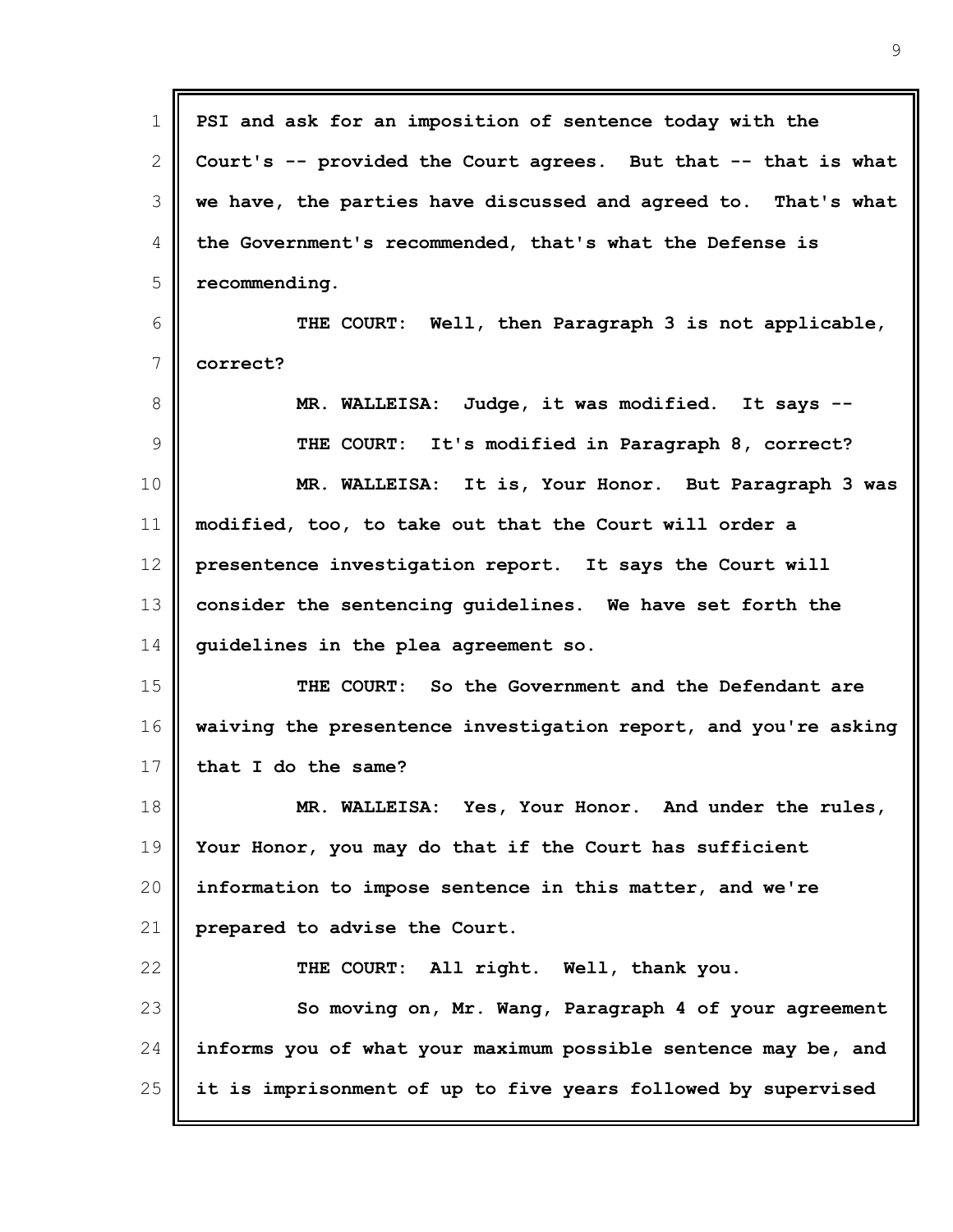| $\mathbf 1$  | release of up to three years, as well as a fine of up to        |
|--------------|-----------------------------------------------------------------|
| $\mathbf{2}$ | \$250,000, forfeiture and restitution.                          |
| 3            | Do you understand what your maximum possible sentence           |
| 4            | may be?                                                         |
| 5            | THE DEFENDANT:<br>Yes.                                          |
| 6            | THE COURT: In Paragraph 7, the U.S. Attorney's Office           |
| 7            | will be recommending that the Court reduce by two levels the    |
| 8            | sentencing guideline level applicable to your offense because   |
| 9            | you have accepted personal responsibility. The Government also  |
| 10           | agrees to recommend that I sentence you at the low end of your  |
| 11           | applicable guideline range.                                     |
| 12           | Do you understand and agree?                                    |
| 13           | THE DEFENDANT: Yeah.                                            |
| 14           | THE COURT: Now, in Paragraph 8, you and the                     |
| 15           | Government agree that the offense to which you are pleading     |
| 16           | guilty is addressed in Section 2C1.3 of the U.S. Sentencing     |
| 17           | Guidelines, and your base offense level is a Level 6, resulting |
| 18           | in a guideline range of zero to six months, and that you have a |
| 19           | criminal history category of 1. With your two-level reduction   |
| 20           | for acceptance of responsibility, the adjusted offense level is |
| 21           | a Level 4, resulting in a sentencing guideline range of zero to |
| 22           | six months, again with a criminal history Level 1. And your     |
| 23           | fine range is between \$500 to \$9,500.                         |
| 24           | As I said before, you and the Government are waiving            |
| 25           | your right to a presentence investigation report, and the       |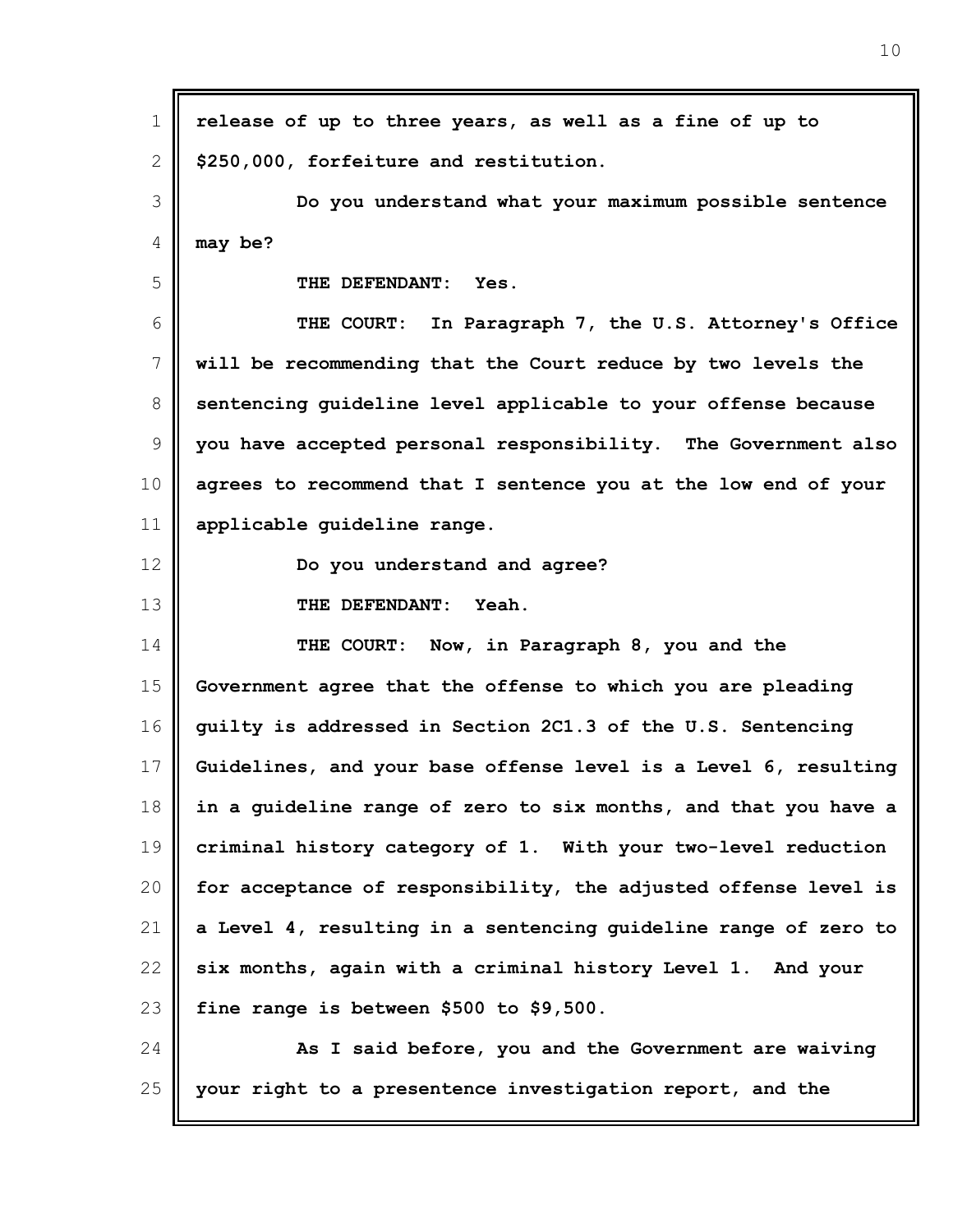1 2 3 4 5 6 7 8 9 10 11 12 13 14 15 16 17 18 19 20 21 22 23 24 25 **Government will be recommending a sentence of time served and that no fine, restitution or probation be imposed, so that you may return to China to work if you so wish. Do you understand and agree? THE DEFENDANT: Yeah. THE COURT: Mr. Wang, is anyone putting pressure upon you, forcing you or coercing you to plead guilty and agree to these terms? THE DEFENDANT: Honor, no. THE COURT: Has anyone made to you any promises or assurances in exchange for your plea of guilty other than the promises contained in the written plea agreement? THE DEFENDANT: No, Honor. THE COURT: Are you pleading guilty of your own free will to the charge contained in Count 6 because, in fact, you are guilty as charged? THE DEFENDANT: Yes. THE COURT: You understand that the offense to which you plead guilty is a felony offense. When I accept your plea of guilty, I will adjudicate you guilty, and as a result, you will suffer the loss of valuable civil liberties. These include the right to vote, the right to hold office, the right to serve on a jury, the right to possess firearms. And in the event that you are mistaken, and you are not a U.S. citizen, or you acquired your citizenship during the commission of this**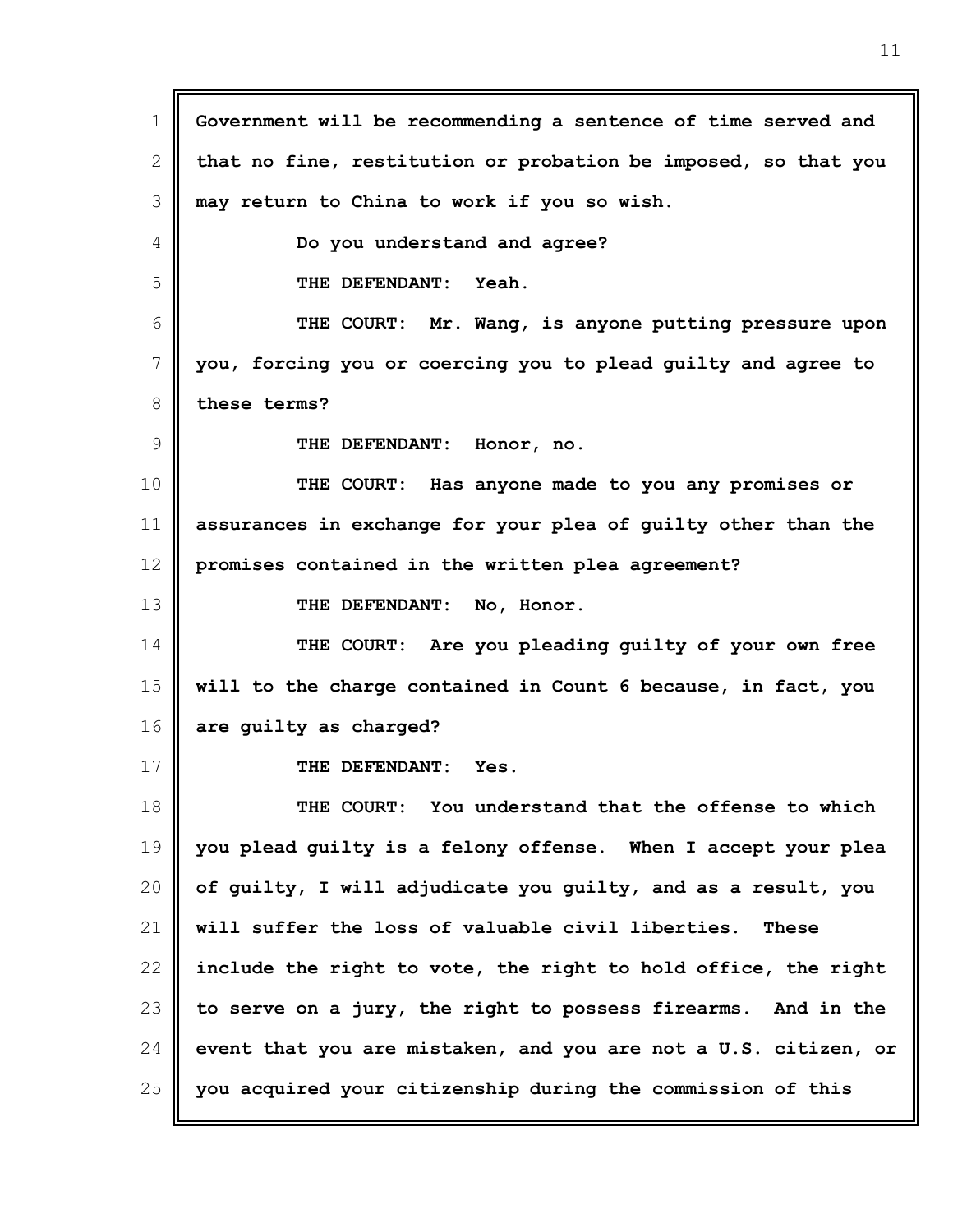| $\mathbf 1$  | offense, this may be used against you to deport you to your     |
|--------------|-----------------------------------------------------------------|
| $\mathbf{2}$ | native country?                                                 |
| 3            | Yes, I understand.<br>THE DEFENDANT:                            |
| 4            | THE COURT: Mr. Wang, I'm going to go over with you at           |
| 5            | this time the constitutional rights that you give up by         |
| 6            | pleading guilty.                                                |
| 7            | THE DEFENDANT: Yes, I give up. Yeah.                            |
| 8            | THE COURT: You understand that if this case had                 |
| $\mathsf 9$  | proceeded to a trial, you would have had the right to be        |
| 10           | represented by an attorney. The Government would be required    |
| 11           | to bring witnesses to court, who would testify in your          |
| 12           | presence. You would have the right to confront those witnesses  |
| 13           | and have your attorney cross-examine them. You would have the   |
| 14           | right to bring witnesses of your own to testify in your         |
| 15           | defense, and if those witnesses did not wish to come to court,  |
| 16           | you could use the court's compulsory process to get them here.  |
| 17           | You would have the right to testify and have your               |
| 18           | testimony be considered like that of any other witness in the   |
| 19           | case, or you could elect to remain silent, and if you did so,   |
| 20           | that could not be used against you in any way.                  |
| 21           | You would be entitled to the presumption of innocence.          |
| 22           | The Government would have to prove the charge against you       |
| 23           | beyond and to the exclusion of every reasonable doubt, and that |
| 24           | is the highest burden of proof we have in our system of laws.   |
| 25           | Your case would be tried to a jury consisting of 12             |
|              |                                                                 |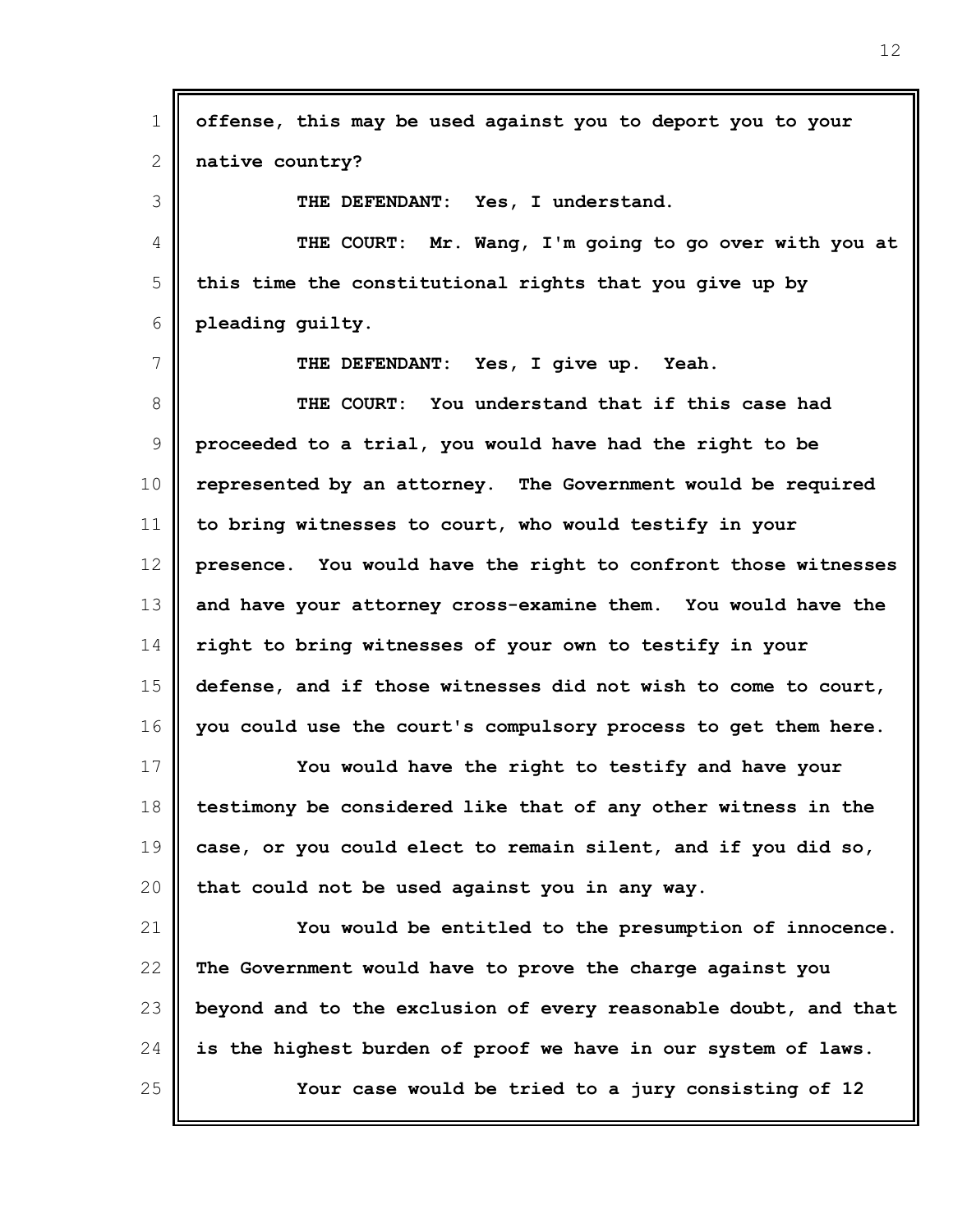| 1  | members, whom you and the Government would select, and if you   |
|----|-----------------------------------------------------------------|
| 2  | lost at trial, you would have the right to take an appeal.      |
| 3  | Do you understand by pleading guilty, you give up all           |
| 4  | of these rights we associate with trial as well as with appeal? |
| 5  | Yes, I understand.<br>THE DEFENDANT:                            |
| 6  | THE COURT: Mr. Wang, do you have in front of you                |
| 7  | another document, this one entitled "Stipulated Statement of    |
| 8  | Facts"?                                                         |
| 9  | THE DEFENDANT: Yes, I have here.                                |
| 10 | THE COURT: I have an original showing your signature            |
| 11 | on Page 2 with today's date. Did you have the opportunity of    |
| 12 | reading this and discussing it fully with your attorneys before |
| 13 | you signed it?                                                  |
| 14 | THE DEFENDANT:<br>Yes.                                          |
| 15 | THE COURT: So you agree if this case had gone to                |
| 16 | trial, the Government would be able to prove beyond a           |
| 17 | reasonable doubt that you are one of the foremost experts on    |
| 18 | ocean atmosphere interaction, climate change and hurricanes in  |
| 19 | the world, you worked as a research, oceanographer in the       |
| 20 | Atlantic Oceanographic and Meteorological Laboratory, the AOML, |
| 21 | of the National Oceanic and Atmospheric Administration, NOAA,   |
| 22 | in Miami, Florida, for more than 17 years.                      |
| 23 | The NOAA is an agency of the U.S. Department of                 |
| 24 | Commerce within the executive branch of the U.S. Government.    |
| 25 | AOML is a federal research laboratory facility that conducts    |

II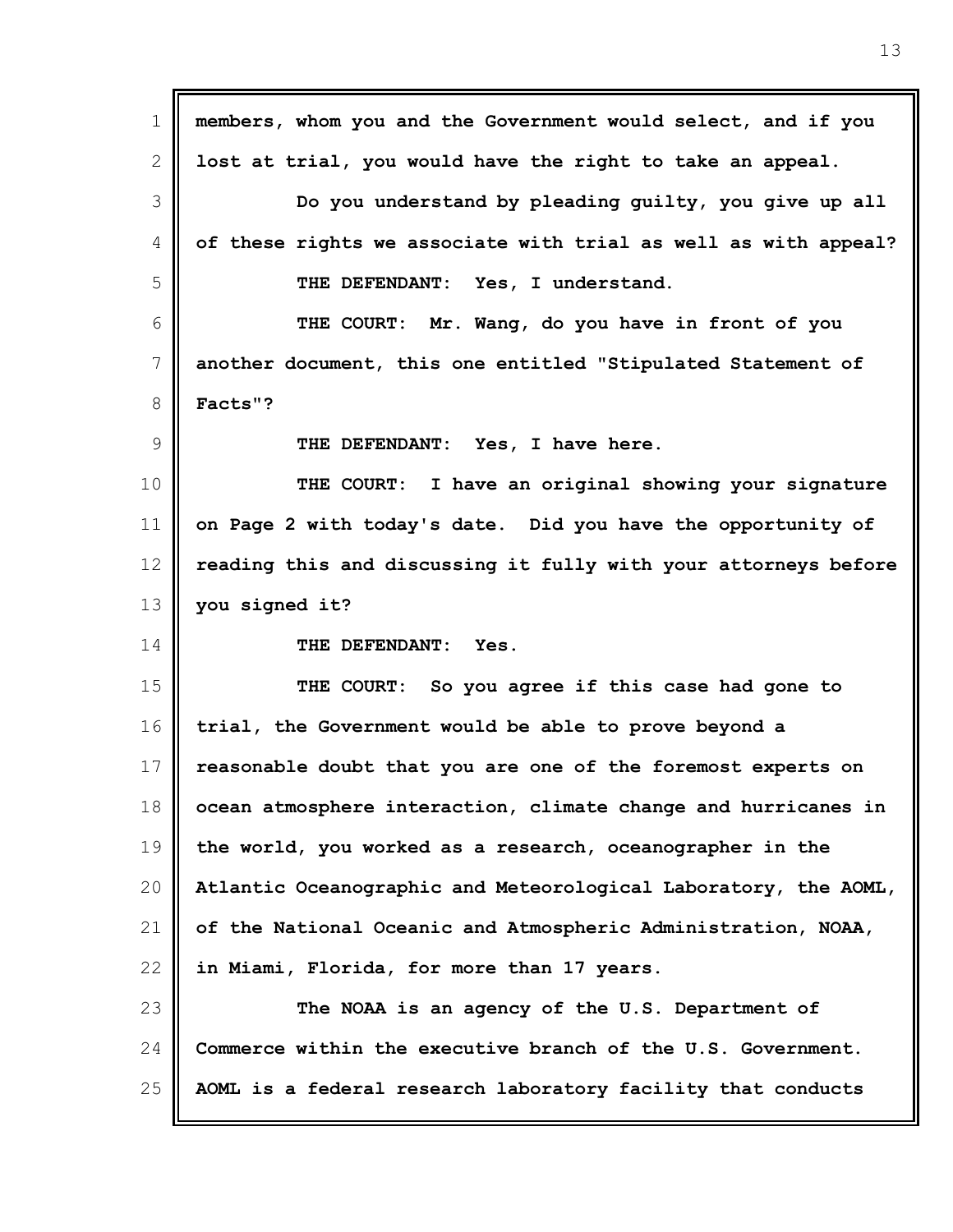| $\mathbf 1$    | work related to hurricanes, coastal ecosystems, climate         |
|----------------|-----------------------------------------------------------------|
| $\mathbf{2}$   | studies, global carbon systems and ocean observations.          |
| 3              | In March 2010, while employed at NOAA/AOML, you                 |
| 4              | entered into the Changjiang Scholars Chair Professor Contract   |
| 5              | with Ocean University of China, from March 1, 2010, to          |
| 6              | February 23, 2013, for which you were to receive a prorated     |
| $\overline{7}$ | bonus of \$2,197 U.S. per month based upon the work you         |
| $8\,$          | performed.                                                      |
| $\overline{9}$ | Your list of duties under the Changjiang Scholars               |
| 10             | Contract, included training doctoral and postdoctoral students, |
| 11             | jointly publishing three to five articles in internationally    |
| 12             | renowned journals, creating opportunities for promising young   |
| 13             | teachers and outstanding graduate students to visit and do      |
| 14             | research abroad and carry out collaborative research based on   |
| 15             | the Ocean University of China's National Basic Research         |
| 16             | Development Project.                                            |
| 17             | To satisfy your duties under the Changjiang Scholars            |
| 18             | Contract, you used your position at NOAA to sponsor a student   |
| 19             | to conduct research at NOAA/AOML under your direction,          |
| 20             | submitted a publication that listed NOAA as your affiliation,   |
| 21             | which you also used in fulfillment of your duties at NOAA/AOML, |
| 22             | and presented seminars at Ocean University of China while also  |
| 23             | being paid by NOAA for giving the same presentation on behalf   |
| 24             | of NOAA.                                                        |
| 25             | Mr. Wang, are all of these facts true and correct?              |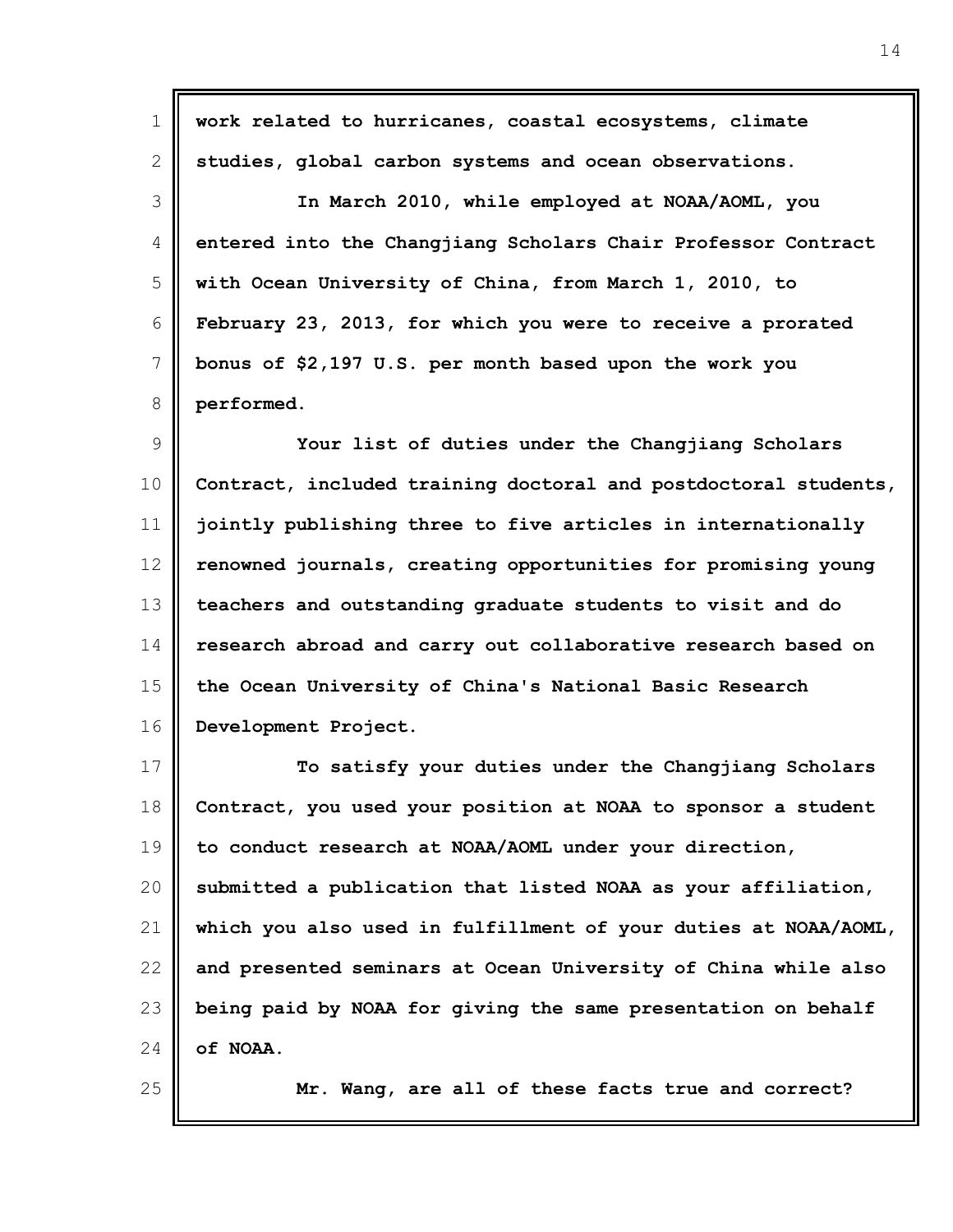| 1            | THE DEFENDANT:<br>Yes, true.                                    |
|--------------|-----------------------------------------------------------------|
| $\mathbf{2}$ | THE COURT: Mr. Zeidenberg, are you satisfied your               |
| 3            | client understands his rights, what he is giving up today, and  |
| 4            | that there has been a sufficient factual basis for his plea of  |
| 5            | guilty to the charge contained in Count 6 of the indictment?    |
| 6            | MR. ZEIDENBERG: Yes, Your Honor.                                |
| 7            | THE COURT: Mr. Wang, how do you plead to Count 6,               |
| 8            | guilty or not guilty?                                           |
| 9            | THE DEFENDANT:<br>Guilty.                                       |
| 10           | THE COURT: It is the finding of the Court that the              |
| 11           | Defendant Chunzai Wang is fully competent and capable of        |
| 12           | entering an informed plea; that he is aware of the nature of    |
| 13           | the charges and the consequences of his plea based upon his     |
| 14           | conversations with his attorneys and the colloquy before the    |
| 15           | Court; that the plea of guilty is a knowing and voluntary plea  |
| 16           | supported by an independent basis in fact containing each of    |
| 17           | the essential elements of the offense; and that the agreement   |
| 18           | presented to the Court was voluntarily entered into and not the |
| 19           | result of force, threats or coercion.                           |
| 20           | I also find the Defendant has entered his plea with             |
| 21           | the advice and the assistance of effective and competent        |
| 22           | counsel.                                                        |
| 23           | I therefore accept your plea. You are now adjudged              |
| 24           | And I will hear from counsel with recommendations as<br>quilty. |
| 25           | to sentencing.                                                  |
|              |                                                                 |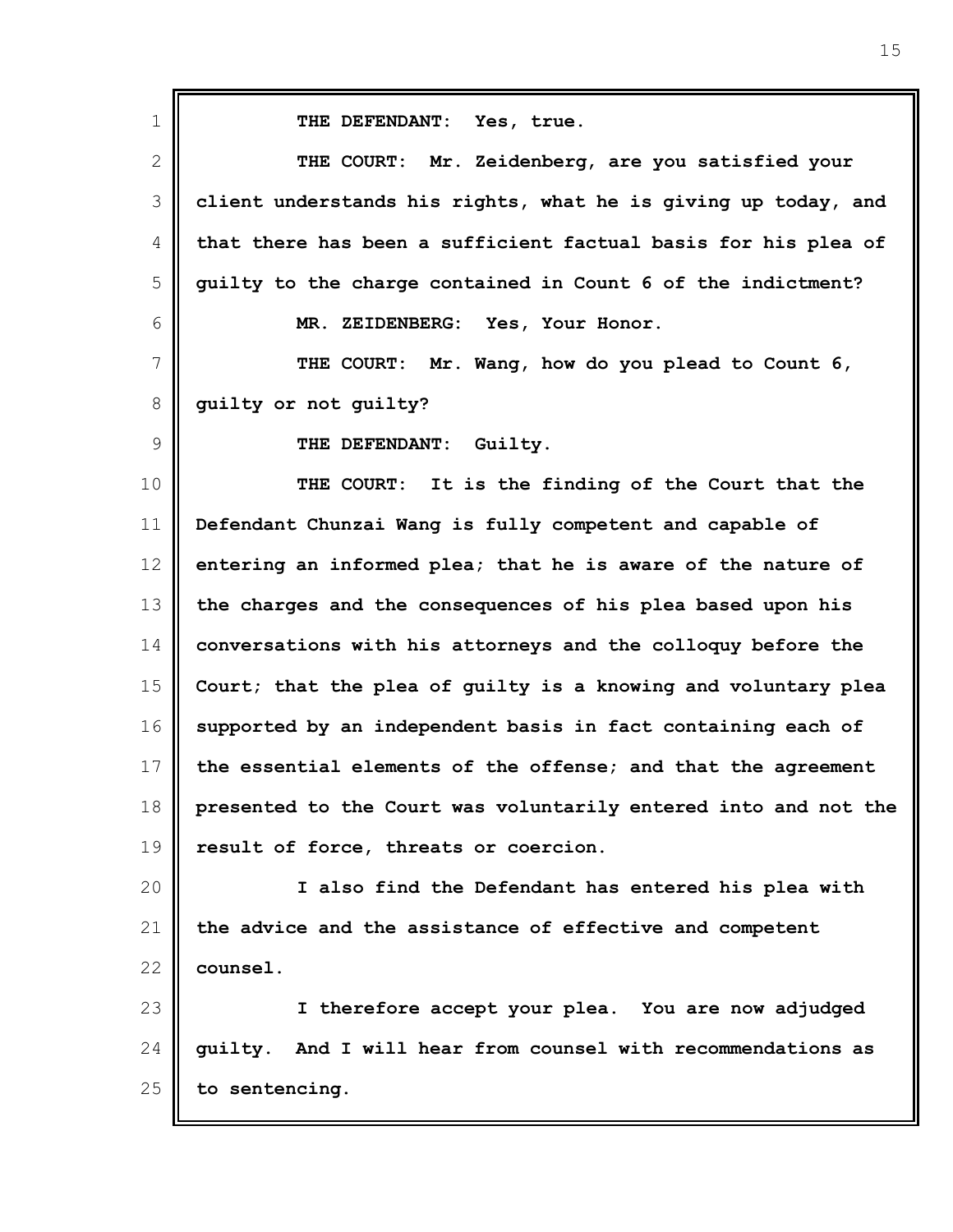| $\mathbf 1$     | MR. WALLEISA: Yes, Your Honor.                                   |
|-----------------|------------------------------------------------------------------|
| $\mathbf{2}$    | Dr. Wang has no prior criminal history, so he has a              |
| 3               | criminal history category of 1 with zero points.<br>The          |
| 4               | guidelines in this matter are set forth in Paragraph 8 of the    |
| 5               | plea agreement, on Page 3, that is with acceptance of            |
| 6               | responsibility under Section 2C1.3 of the United States          |
| $7\phantom{.0}$ | Sentencing Guideline. The recommended offense level is 4.<br>The |
| 8               | recommended period of incarceration is zero to six months, and   |
| $\mathsf 9$     | the fine is $$500$ to $$9500$ .                                  |
| 10              | Mr. Wang was arrested and held initially pending bond            |
| 11              | on the Government's request for pretrial detention. He spent     |
| 12              | approximately four days in custody before he was granted bond.   |
| 13              | The Government is recommending a sentence of time                |
| 14              | served in this matter. There is no restitution to be paid.       |
| 15              | The Government is recommending no fine, restitution or period    |
| 16              | of probation. We're recommending that largely because it is      |
| 17              | Mr. Wang's desire to return to China where he was working prior  |
| 18              | to his arrest to resume his research in China.                   |
| 19              | If the Court wishes any further information, I'd be              |
| 20              | glad to assist.                                                  |
| 21              | THE COURT:<br>Thank you.                                         |
| 22              | Mr. Zeidenberg.                                                  |
| 23              | MR. ZEIDENBERG: Thank you, Your Honor.                           |
| 24              | Your Honor, may I approach the podium?                           |
| 25              | THE COURT:<br>Of course.                                         |
|                 |                                                                  |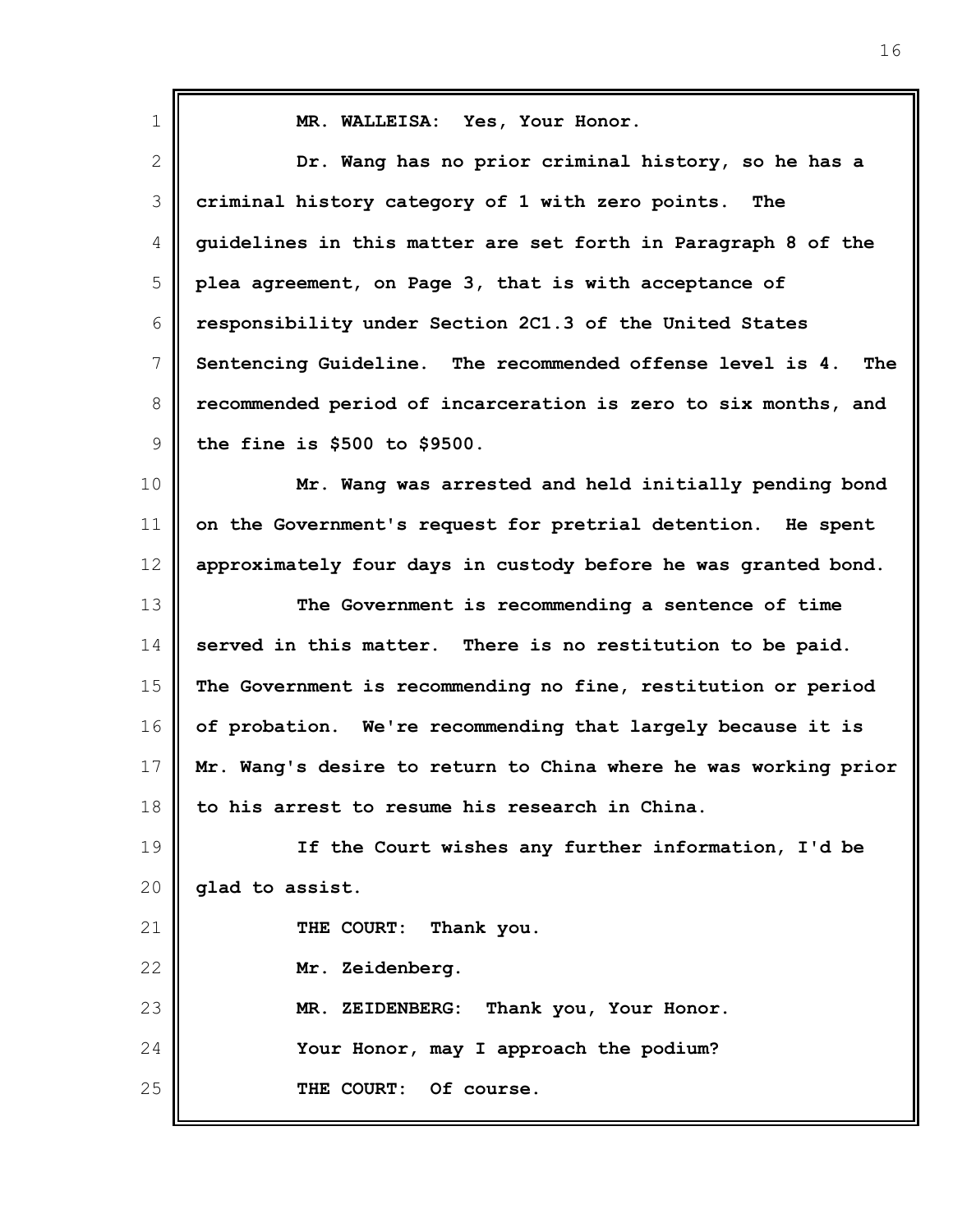1 2 3 4 5 6 7 8 **MR. ZEIDENBERG: Your Honor, this is a -- an unusual request as a prosecutor. I don't recall ever having a situation where -- where the Government, you know, made this recommendation or we were in this posture. So it is unusual. I do appreciate the Government's suggestion of proceeding this way, and I'd like to urge the Court to adopt that recommendation and -- and just let the Court understand that it's a very unusual case.**

9 10 11 12 13 14 15 16 17 18 19 20 21 22 **Dr. Wang is a very unusual Defendant. As the Court can see from the plea, he is a world-renowned climate scientist. He's -- was literally the NOAA employee of the year in 2012. He has devoted his life to doing research. He's a prolific author of scientific papers. He loves his research. And as a result of this case, this investigation, he was forced to resign his position at NOAA. He did so -- frankly, I'm sure ultimately he would have been discharged at some point, maybe months from now, maybe years from now, who knows, but as soon as he found out that he wasn't able to do work, and they were just going to warehouse him, he said, I can't -- I can't live like this. And he found employment in China doing this exact same line of work, doing research on climate, climate change, severe weather patterns.**

23 24 25 **He has been married for over 30 years, Your Honor. His wife is here. They're a devoted couple. She is a nurse practitioner at the VA. Being apart is not something that they**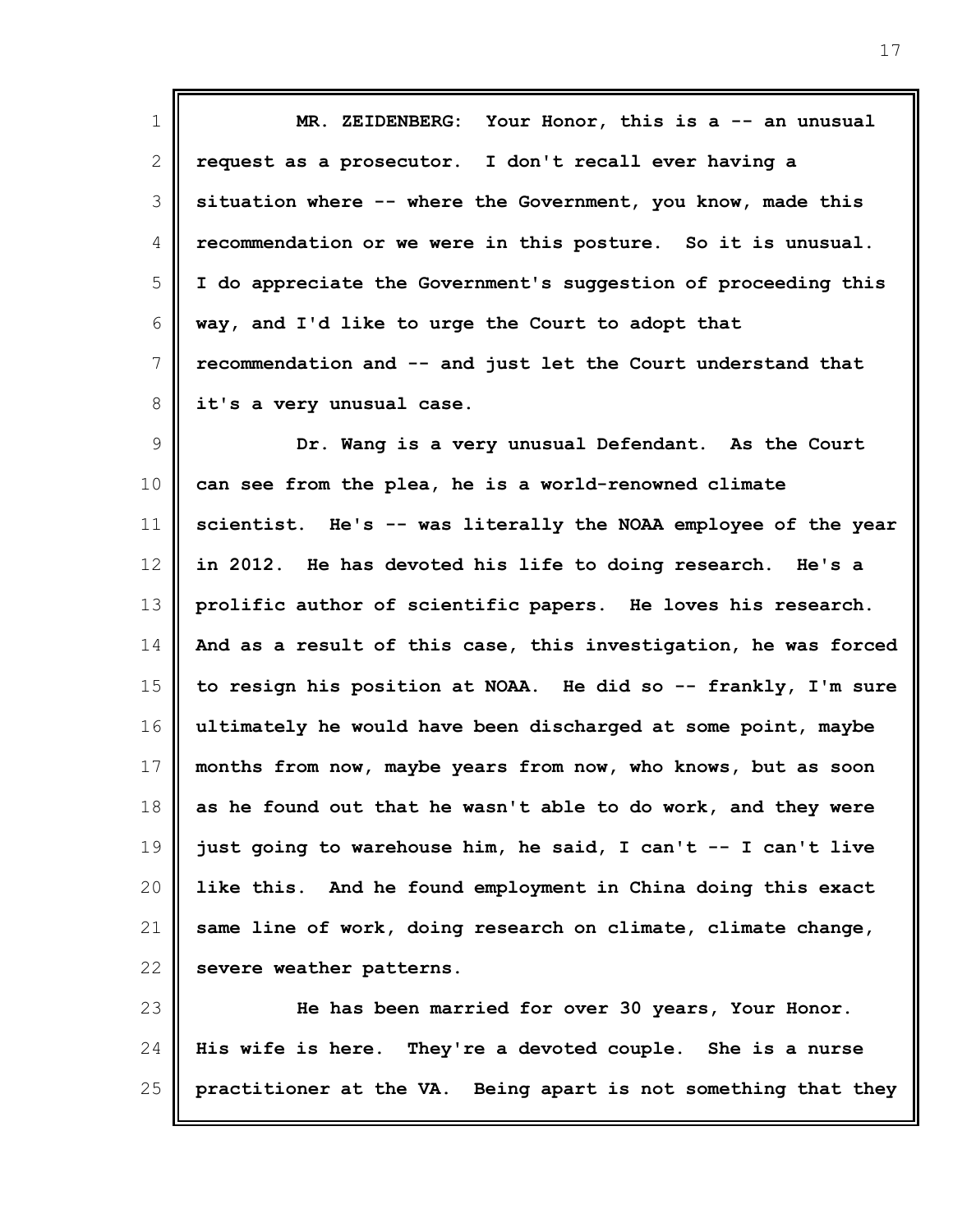1 2 3 4 5 **welcome or enjoy, but for Mr. Wang to work right now, that's the only place he can work. So he -- he took -- when the -- he lost, had to resign NOAA, he found employment there, and he was working there. When he came back from China on his periodic visits home, he was arrested.**

6 7 8 9 10 **You know, he wants desperately not to lose that job too. He has told them that he's had an emergency here situation that he has to deal with and is extremely anxious about not losing a job that he wants to go back to. And I do appreciate the Government recognizing that.**

11 12 13 14 15 16 17 18 **Having him, you know, in the normal course, you know, a period of 60 to 90 days to do a presentence investigation and that probationary sentence, having to try and monitor him, supervise him, it would, I think, severe -- first of all, he's never been in trouble before in his life. He's lived a blameless life. And he's been a productive United States citizen. He's been naturalized for over 20 years. He's lived in the United States for 30 years.**

19 20 21 22 23 24 25 **And he wants to still contribute to science and to do his work, and it would serve no one's interest, not society's interest, not anyone's interest to have him lose his job and to be confined here and then have to get, you know, who knows what kind of employment he would -- he would do. For all that's going on with climate and that we've all read about, we need people like Dr. Wang to be doing the science he's doing.**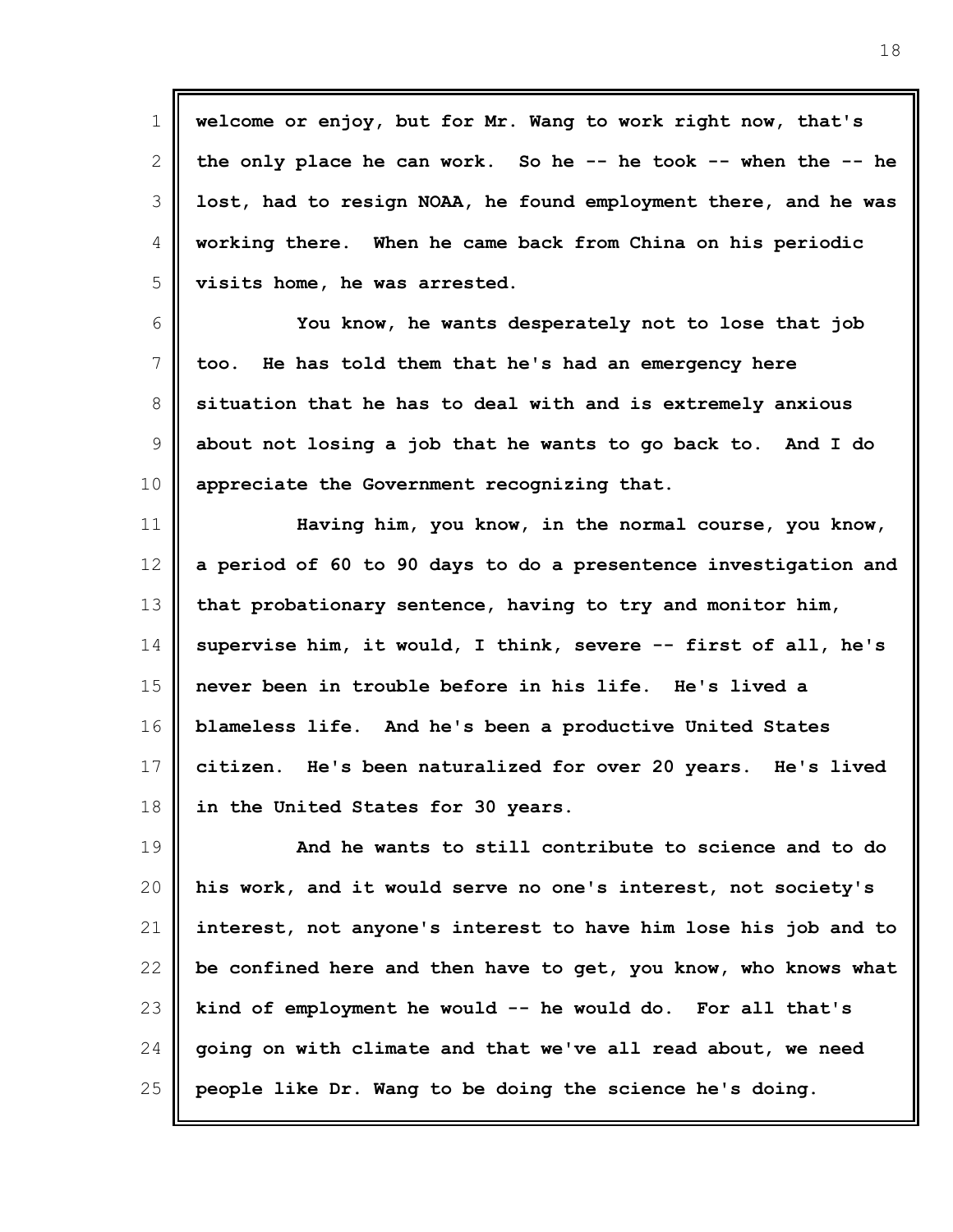1 2 3 4 5 6 **So he has paid an enormous price in this case, and I say that notwithstanding the fact that you couldn't ask for a sentence more lenient, frankly, but the price he's paid still cannot be overlooked. He loved his job at NOAA. He had been a scientist there for almost 20 years. And that's all he wanted to do. So he has lost that.**

7 8 9 10 11 12 13 **And the psychic toll that this whole ordeal has put on him, his wife and his family, the sleeplessness, the anxiety, the crying, you know, the fear, the anxiety. And he's lived with this -- I mean, I have been -- you know, there has not been more than a day that's gone by that I have not spoken extensively or e-mailed with Mr. Wang about this case and what we're going to do in working on it.**

14 15 16 17 18 19 **So he takes it extremely seriously. And it's not a situation where he takes in any sense that this is lightly, this is a life-changing, life-altering event. And what I've tried to urge to him is that he has to try and -- and move on from it and learn from it, obviously, learn his lesson, but not let it ruin his life any more than it has.**

20 21 22 23 **And I think that this proposed sentence would meet justice. And there is no -- the idea that he hasn't paid a significant enough price, I think, is not -- is simply not correct.**

24 25 **So that's all I -- I have on that, Your Honor. If the Court wishes, Mr. Wang is willing to make a statement as well.**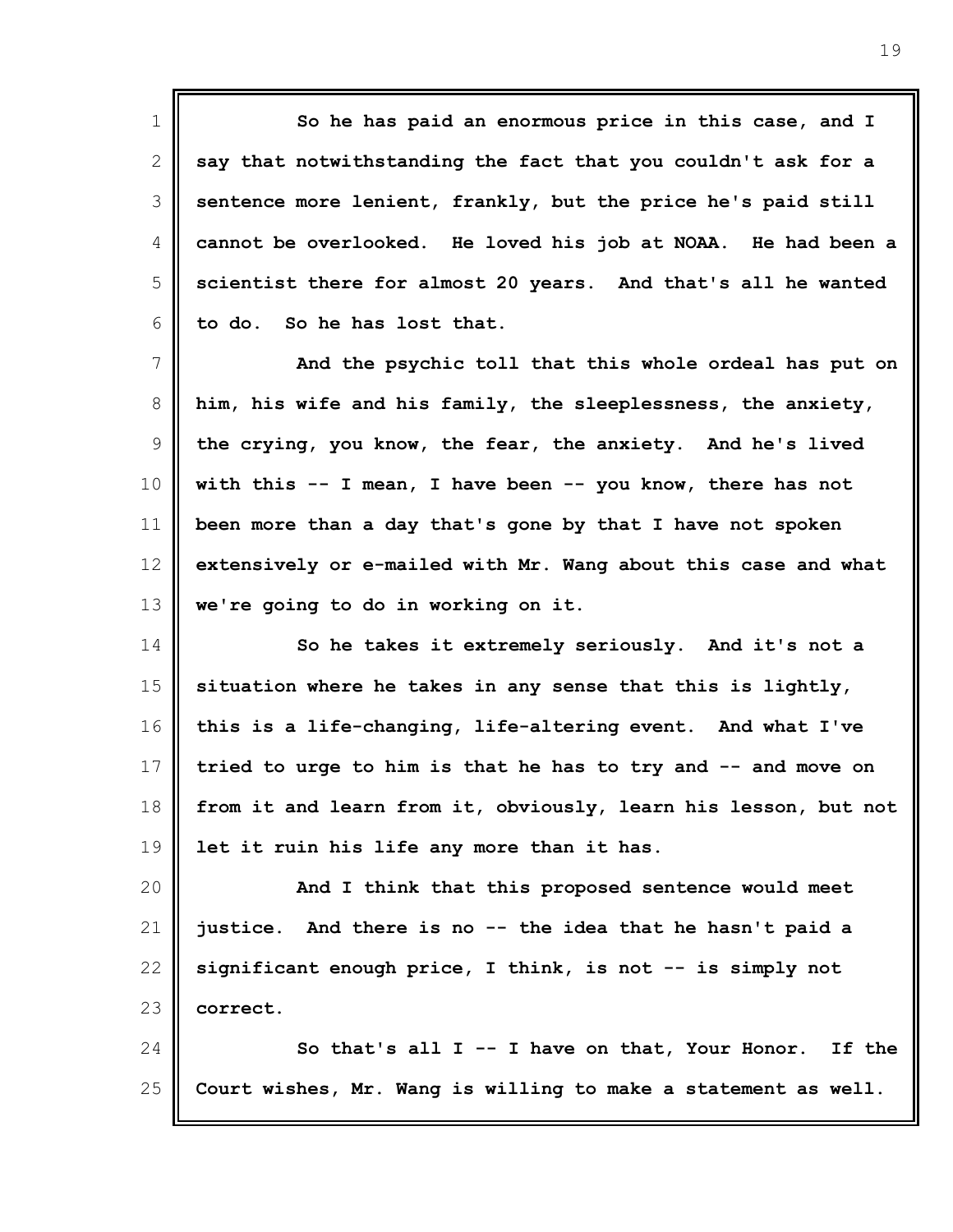1 2 3 4 5 6 7 8 9 10 11 12 13 14 15 16 17 18 19 20 21 22 23 24 25 **THE COURT: Thank you. Mr. Wang, I'll certainly hear from you now, sir. THE DEFENDANT: First, Honor, I'm very, very sorry for my conduct. And due to my conduct, I have a big damage building, my family and me. First, I lost my job in NOAA, which I work over there almost 18 -- 17 years we share and my family also have big damage. I learn my lesson. You know, I'm a scientist, so I did not pay attention to details. So I learned that my lesson in future I were to do the best I can. And I'm very sorry, I'm very sorry for my conduct. THE COURT: Thank you. So let me just clarify on the record that I, too, am waiving the need for a presentence investigation report, given the information supplied today by the parties. And my only regret in the -- in the plea negotiated by the parties is that I have to adjudicate Mr. Wang. I can only comment, and I know the Government has dismissed a number of counts in the indictment in exchange for the plea to Count 6, but given the nature of Mr. Wang's contributions to an area that is at the forefront of our daily review of news, climate change, given the nature of the research he conducts and -- and the information he supplies and how valuable it is to all of us, certainly he made certain mistakes here, but it's regrettable that it could not have been taken care of, I think, by some**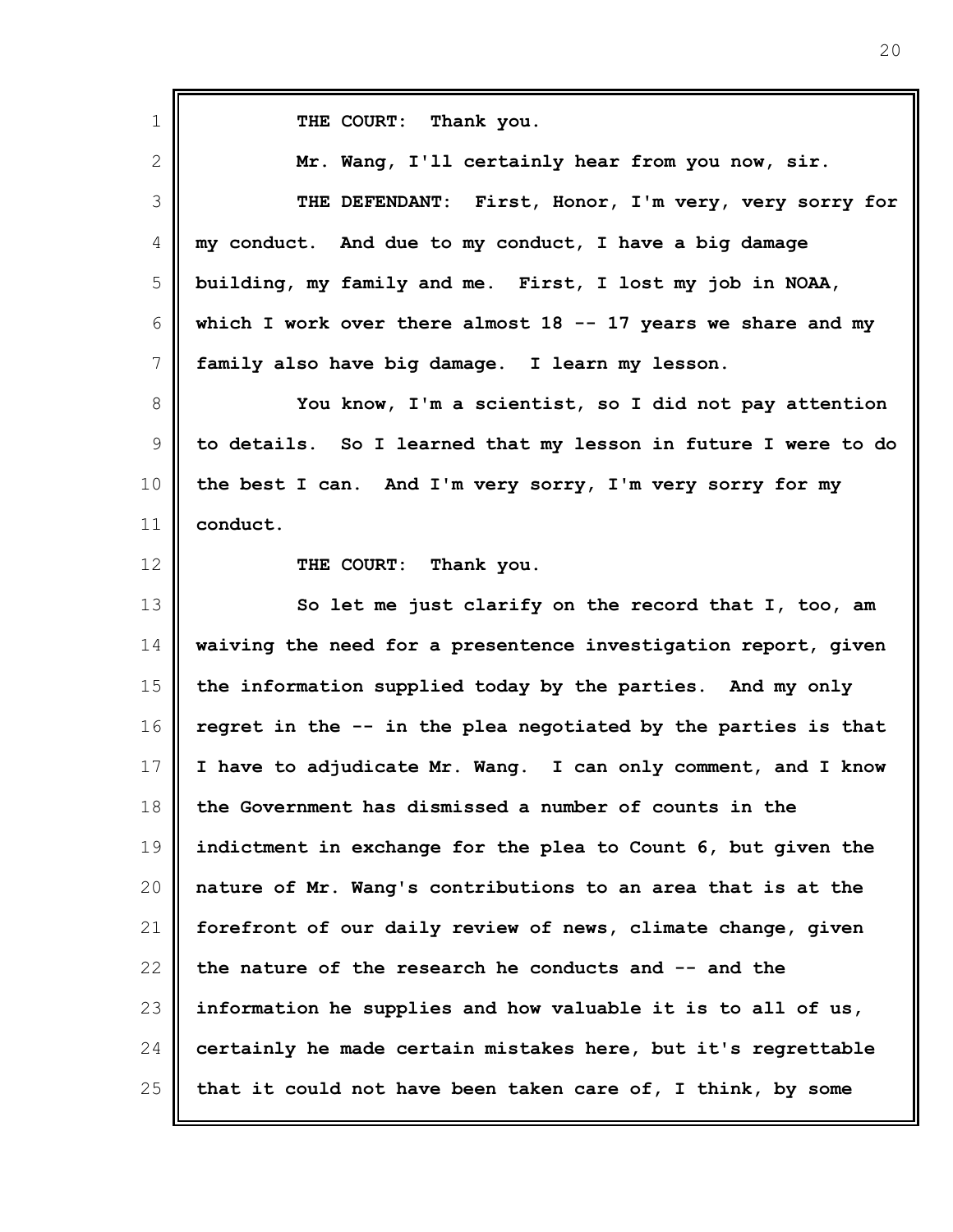| $\mathbf 1$   | type of pretrial diversion so that he would not be an           |
|---------------|-----------------------------------------------------------------|
| $\mathbf{2}$  | adjudicated felon.                                              |
| 3             | So of course I will go along with the parties'                  |
| 4             | recommendation, and I will sentence you, Mr. Wang, to credit    |
| 5             | for time served. I will impose a \$100 special assessment.      |
| 6             | And I wish you and your family the best of luck as you          |
| 7             | redo your life's work and do that in China, while still         |
| 8             | understanding that you are a citizen of this country and should |
| $\mathcal{G}$ | be able to come back and enjoy time with your family.           |
| 10            | And now that the sentence has been imposed, does the            |
| 11            | Defendant or his attorney object to the Court's findings or the |
| 12            | manner in which the sentence was announced?                     |
| 13            | Mr. Zeidenberg?                                                 |
| 14            | MR. ZEIDENBERG: I'm sorry, Your Honor?                          |
| 15            | THE COURT: Any objections?                                      |
| 16            | MR. ZEIDENBERG: No, Your Honor.                                 |
| 17            | Mr. Wang, you have the right to appeal<br>THE COURT:            |
| 18            | your sentence. Any notice of appeal must be filed within 10     |
| 19            | days after entry of the judgment. If you're unable to pay the   |
| 20            | cost of an appeal, you may apply for leave to appeal in forma   |
| 21            | pauperis.                                                       |
| 22            | And, Mr. Walleisa, the Government seeks dismissal of            |
| 23            | the remaining counts?                                           |
| 24            | MR. WALLEISA: Yes, Your Honor. At this time, the                |
| 25            | Government moves for the dismissal of Counts 1 through 5,       |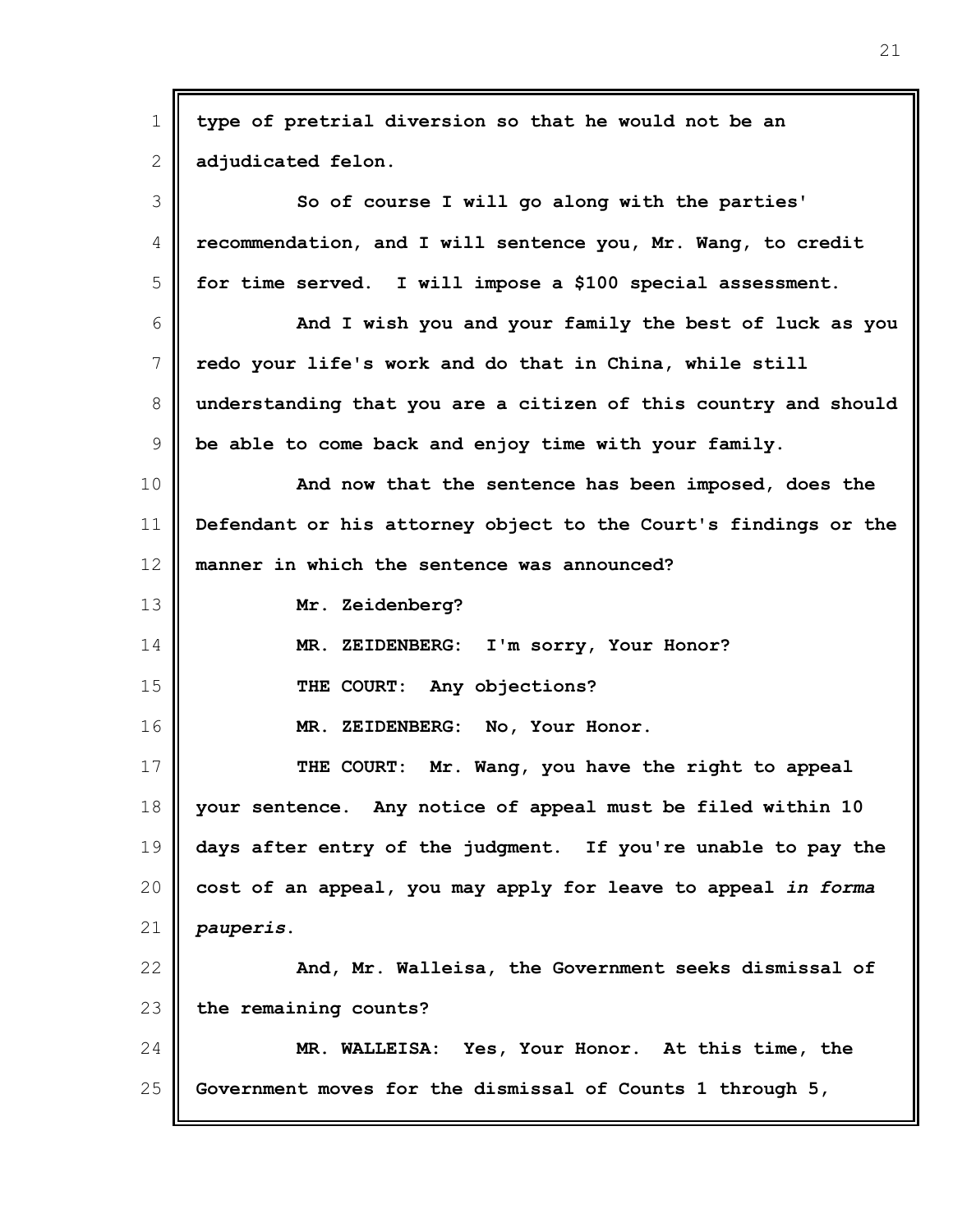**Counts 7 and 8. THE COURT: Those counts are dismissed. Mr. Zeidenberg, any questions? MR. ZEIDENBERG: Your Honor, only that we have a proposed order for the Court to order the return of the passports of Mr. and Mrs. Wang that are being held by Pretrial. THE COURT: Thank you. We'll have the order uploaded today, Mr. Zeidenberg. So it will be on CM-ECF within an hour or so, I suspect. MR. ZEIDENBERG: Okay. Thank you, Your Honor. THE COURT: All right. Anything else? MR. WALLEISA: Nothing further, Your Honor. THE COURT: Good luck to you, Mr. Wang. THE DEFENDANT: No. Thank you. THE COURT: Thank you. MR. ZEIDENBERG: Thank you, Your Honor. (The proceedings adjourned at 11:30 a.m.)**